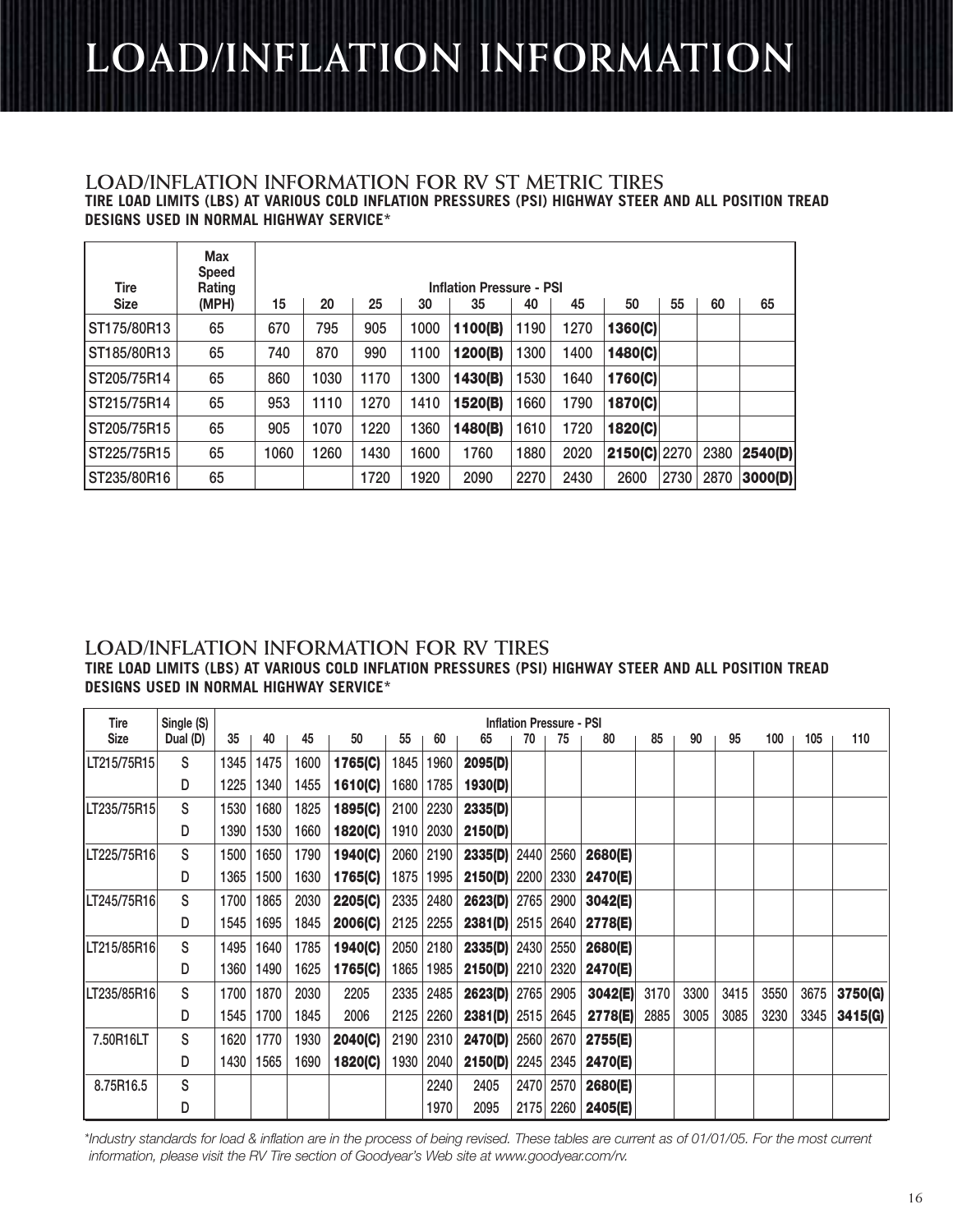# **LOAD/INFLATION INFORMATION**

### **LOAD/INFLATION INFORMATION FOR RV TIRES**

**TIRE LOAD LIMITS (LBS) AT VARIOUS COLD INFLATION PRESSURES (PSI) TRAILER DESIGNS USED IN NORMAL HIGHWAY SERVICE\***

| Tire     | Max<br><b>Speed</b><br>Rating | Single (S) |    | <b>Inflation Pressure - PSI</b> |    |    |              |              |              |              |              |              |              |                    |  |
|----------|-------------------------------|------------|----|---------------------------------|----|----|--------------|--------------|--------------|--------------|--------------|--------------|--------------|--------------------|--|
| Size     | (MPH)                         | Dual (D)   | 70 | 75                              | 80 | 85 | 90           | 95           | 100          | 105          | 110          | 115          | 120          | 125                |  |
| 215/17.5 | 75                            |            |    |                                 |    |    | 3695<br>3490 | 3860<br>3645 | 4020<br>3800 | 4180<br>3950 | 4340<br>4100 | 4495<br>4245 | 4650<br>4395 | 4806(H)<br>4540(H) |  |

### **LOAD/INFLATION INFORMATION FOR RV TIRES**

**TIRE LOAD LIMITS (LBS) AT VARIOUS COLD INFLATION PRESSURES (PSI) HIGHWAY STEER AND ALL-POSITION TREAD DESIGNS USED IN NORMAL HIGHWAY SERVICE\***

| Tire                     | Max<br><b>Speed</b><br>Rating | Single (S) | <b>Inflation Pressure - PSI</b> |      |      |      |         |      |         |         |      |         |      |         |
|--------------------------|-------------------------------|------------|---------------------------------|------|------|------|---------|------|---------|---------|------|---------|------|---------|
| <b>Size</b>              | (MPH)                         | Dual (D)   | 65                              | 70   | 75   | 80   | 85      | 90   | 95      | 100     | 105  | 110     | 115  | 120     |
|                          |                               | S          | 2410                            | 2540 | 2680 | 2835 | 2955    | 3075 | 3195    | 3305    | 3415 | 3525(F) |      |         |
| 8R19.5                   | 75                            | D          | 2350                            | 2460 | 2610 | 2755 | 2865    | 2975 | 3085    | 3195    | 3305 | 3415(F) |      |         |
| 225/70R19.5              | 75                            | S          |                                 | 2895 | 3040 | 3195 | 3315    | 3450 | 3640(F) | 3715    | 3845 | 3970(G) |      |         |
|                          |                               | D          |                                 | 2720 | 2860 | 3000 | 3115    | 3245 | 3415(F) | 3490    | 3615 | 3750(G) |      |         |
|                          |                               | S          |                                 | 3640 | 3740 | 3890 | 4080(F) | 4190 | 4335    | 4540(G) |      |         |      |         |
| 245/70R19.5              | 75                            | D          |                                 | 3415 | 3515 | 3655 | 3970(F) | 4115 | 4265    | 4410(G) |      |         |      |         |
|                          |                               | S          |                                 |      |      | 3640 | 3740    | 3890 | 4080(F) | 4190    | 4335 | 4540(G) |      |         |
| <sup>t</sup> 245/70R19.5 | 75                            | D          |                                 |      |      | 3415 | 3515    | 3655 | 3970(F) | 4115    | 4265 | 4410(G) |      |         |
|                          | 75                            | S          |                                 |      |      | 3970 | 4180    | 4355 | 4540    | 4685    | 4850 | 5070    | 5170 | 5355(G) |
| 265/70R19.5              |                               | D          |                                 |      |      | 3750 | 3930    | 4095 | 4300    | 4405    | 4560 | 4805    | 4860 | 5070(G) |

† Tires produced after 2/28/06.

| <b>Tire</b> | Max<br>Speed<br>Rating | Single (S) |              | <b>Inflation Pressure - PSI</b> |              |              |              |              |              |              |                    |         |         |  |  |
|-------------|------------------------|------------|--------------|---------------------------------|--------------|--------------|--------------|--------------|--------------|--------------|--------------------|---------|---------|--|--|
| <b>Size</b> | (MPH)                  | Dual (D)   | 70           | 75                              | 80           | 85           | 90           | 95           | 100          | 105          | 110                | 115     | 120     |  |  |
|             |                        | S          | 3370         | 3560                            | 3730         | 3890         | 4080         | 4235         | 4390         | 4540(F)      |                    |         |         |  |  |
| 9R22.5      | 75                     | D          | 3270         | 3410                            | 3550         | 3690         | 3860         | 4005         | 4150         | 4300(F)      |                    |         |         |  |  |
|             |                        | S          | 4080         | 4280                            | 4480         | 4675         | 4850         | 5025         | 5205(F)      | 5360         | 5515               | 5675(G) |         |  |  |
| 10R22.5     | 65                     | D          | 3860         | 4045                            | 4230         | 4410         | 4585         | 4760         | 4940(F)      | 5075         | 5210               | 5355(G) |         |  |  |
| 11R22.5     | 75                     | S          | 4530         | 4770                            | 4990         | 5220         | 5510         | 5730         | 5950         | 6175(G)      | 6320               | 6465    | 6610(H) |  |  |
|             |                        | D          | 4380         | 4580                            | 4760         | 4950         | 5205         | 5415         | 5625         | 5840(G)      | 5895               | 5950    | 6005(H) |  |  |
| 12R22.5     | 75                     | S          | 4940         | 5200                            | 5450         | 5690         | 6005         | 6205         | 6405         | 6610         | 6870               | 7130    | 7390(H) |  |  |
|             |                        | D          | 4780         | 4990                            | 5190         | 5390         | 5675         | 5785         | 5895         | 6005         | 6265               | 6525    | 6780(H) |  |  |
| 245/75R22.5 | 75                     | S<br>D     | 3470<br>3260 | 3645<br>3425                    | 3860<br>3640 | 3980<br>3740 | 4140<br>3890 | 4300<br>4080 | 4455<br>4190 | 4610<br>4335 | 4675(G)<br>4410(G) |         |         |  |  |